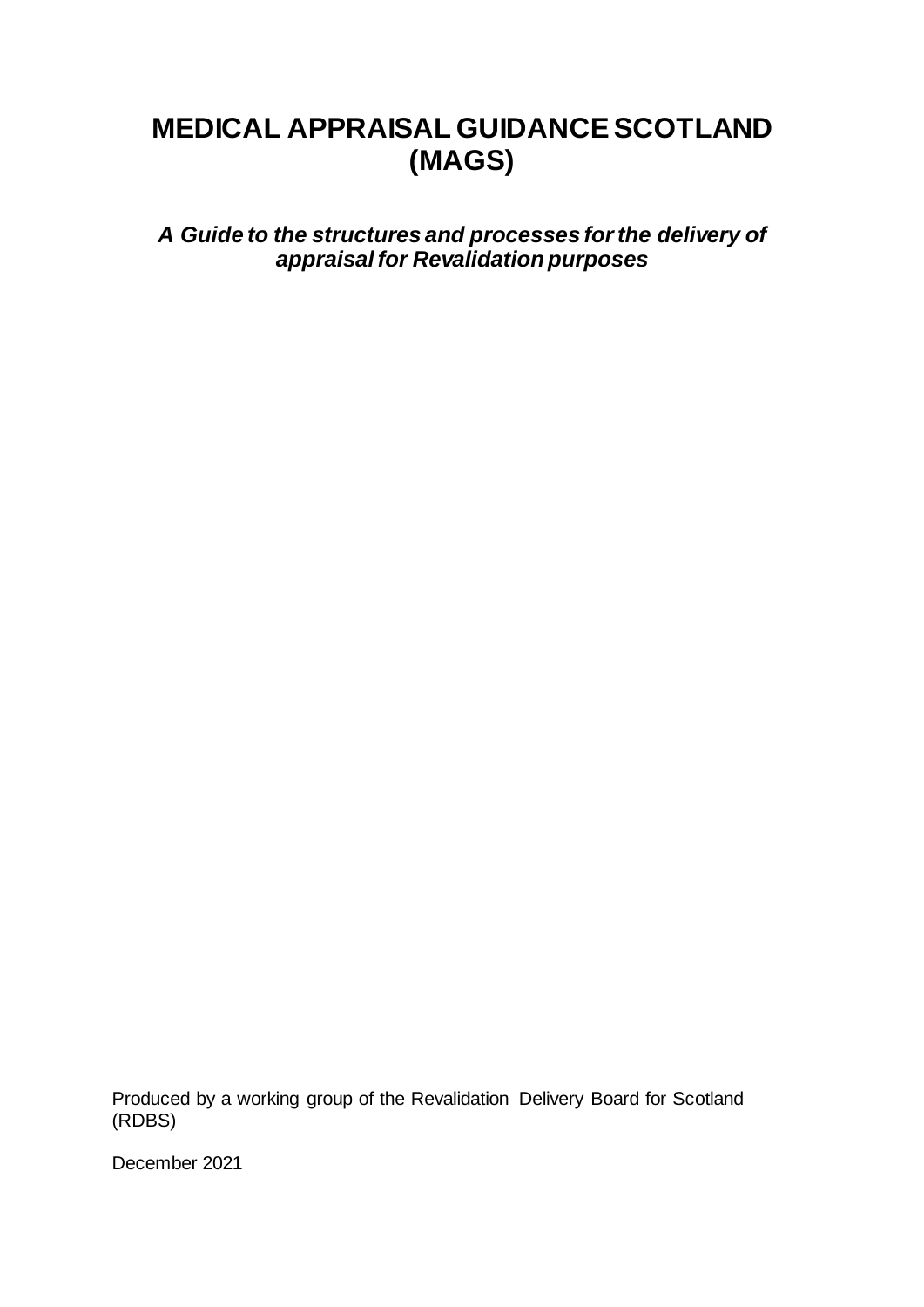## **CONTENTS**

- 1. Background
- 2. Aim of document
- 3. Aims and objectives of appraisal
- 4. Structure and governance
- 5. Management and structure of appraisal
- 6. Appraisers
- 7. The Appraisal
- 8. Output of appraisal
- 9. Specific doctor groups
- 10. References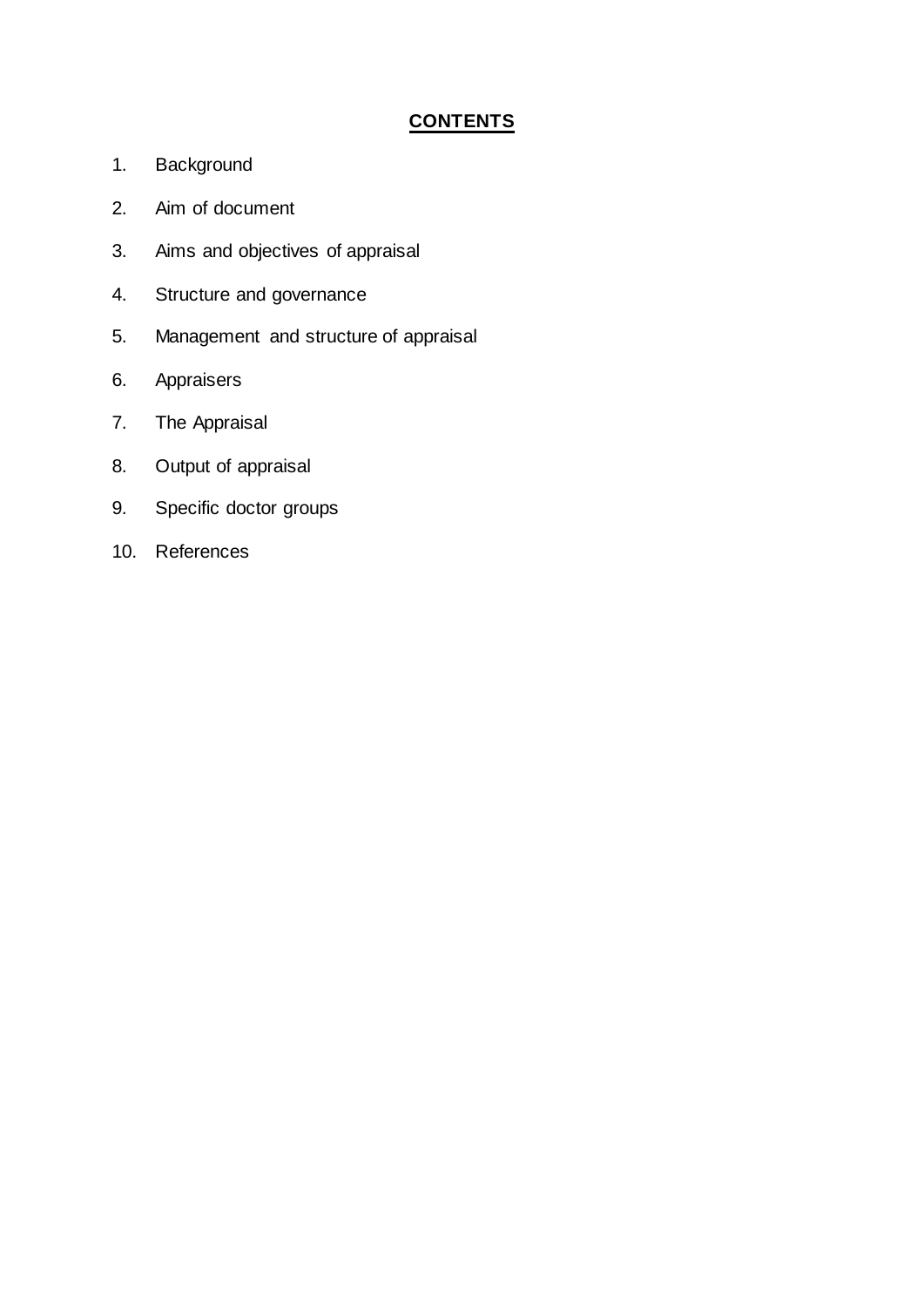## **1. Background**

1.1 Medical Revalidation, a legal requirement in the UK since December 2012, is the process by which doctors demonstrate to the General Medical Council (GMC) that they are up to date and fit to practise. [Introduction to revalidation -](https://www.gmc-uk.org/registration-and-licensing/managing-your-registration/revalidation/introduction-to-revalidation) GMC (gmc[uk.org\)](https://www.gmc-uk.org/registration-and-licensing/managing-your-registration/revalidation/introduction-to-revalidation)

1.2 *The Medical Profession (Responsible Officers) Regulations 2010(1) and the Medical Profession (Responsible Officers) (Amendment) Regulations 2013(2)* require each body designated under the regulations to appoint a Responsible Officer (RO) who must monitor and evaluate the fitness to practise of doctors with whom the designated body has a prescribed connection.

1.3 A designated body is a doctor's principal employer that will provide a regular appraisal and support them with revalidation. The types of organisations that should be designated bodies are noted in Schedule, Part 1 and Part 2 to *The Medical Profession (Responsible Officers) Regulations 2010(1) and the Medical Profession (Responsible Officers) (Amendment) Regulations 2013(2).*

1.4 Doctors who wish to retain a licence to practise must revalidate every 5 years and undertake annual appraisal based on the GMC's core guidance, *Good Medical Practice*(3). On the basis of these appraisals and any other relevant information that is available, the RO makes a recommendation to the GMC regarding a doctor's suitability for revalidation.

1.5 Annual appraisal is a contractual obligation for all consultant and SAS doctors employed by NHS Boards and GPs contracted with the NHS Board. It is not a contractual obligation for doctors in non-standard posts but these doctors will require to have an annual appraisal if they hold and wish to retain a licence to practise.

1.6 This document replaces and supersedes *NHS Scotland: A Guide to Appraisal for Medical Revalidation*, *July 2012 (Updated March 2014).*

## **2. Aim of Document**

2.1 The aim of this document is to provide guidance regarding the structures and processes that are required to deliver medical appraisal in Scotland.

2.2 It is designed for those who are responsible for the delivery of the appraisal process in Scotland including ROs, appraisal leads and appraisers. It will also help appraisers and designated bodies ensure that appraisal is carried out effectively to a consistent high standard.

2.3 The document is applicable to all doctors and will assist them to understand the appraisal process, to participate more effectively and to enable them to have a productive and supportive appraisal.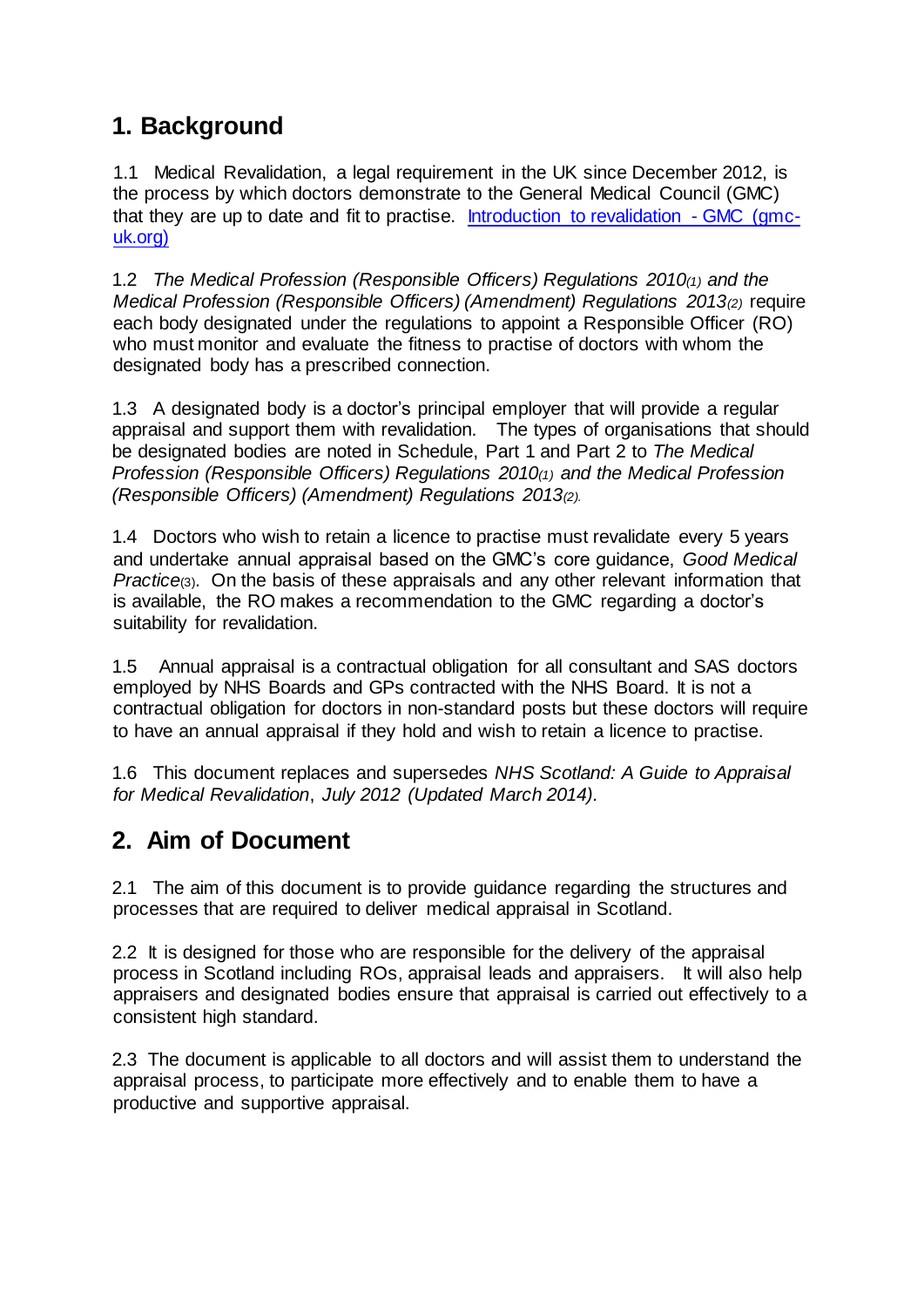## **3. Aims and Objectives of Appraisal**

3.1 Appraisal is a supportive, formative and developmental process. It is principally an opportunity for reflection and learning of a doctors whole/complete practice. It should be a positive process, providing doctors with feedback and to allow reflection on their past and to plan their future progress.

3.2 In preparation for their annual appraisals, doctors must provide supporting information to demonstrate that they are continuing to meet the principles and values set out in *Good Medical Practice(3)*. The GMC has produced guidance regarding the supporting information that is required *Guidance on Supporting Information for Appraisal and Revalidation, March 2018, updated November 2020*(4).

3.3 The objectives of medical appraisal are as follows:

- To provide doctors with the opportunity to:
	- o Reflect on their clinical and non-clinical practice.
	- o Reflect on the supporting information they have gathered and what that information demonstrates about their practice.
	- o Reflect on and discuss their health and wellbeing.
	- o Identify areas where they could make improvements or undertake further development and produce a Personal Development Plan (PDP) for the coming year.
	- o Demonstrate that they are up to date.
- To provide assurance to the employing organisation and to the wider public that a doctor is up to date across their whole practice.
- To support and provide a route to revalidation that builds on and strengthens existing systems.

3.4 Appraisal is NOT:

- The mechanism by which serious concerns regarding health, capability, behaviour or attitude are addressed. Whilst appraisal is an opportunity to discuss such concerns they should be managed in an appropriate and timely manner outside appraisal, in line with national and local policies.
- A performance management tool or a mechanism by which employers review or judge performance against a contract of employment, job plans or service objectives. Appraisal and job planning are separate processes, though the outputs from one may inform the other.
- A discussion about the content of job plans. Whilst appraisal may be an opportunity to discuss matters relating to job plans, it is not the mechanism to agree the content.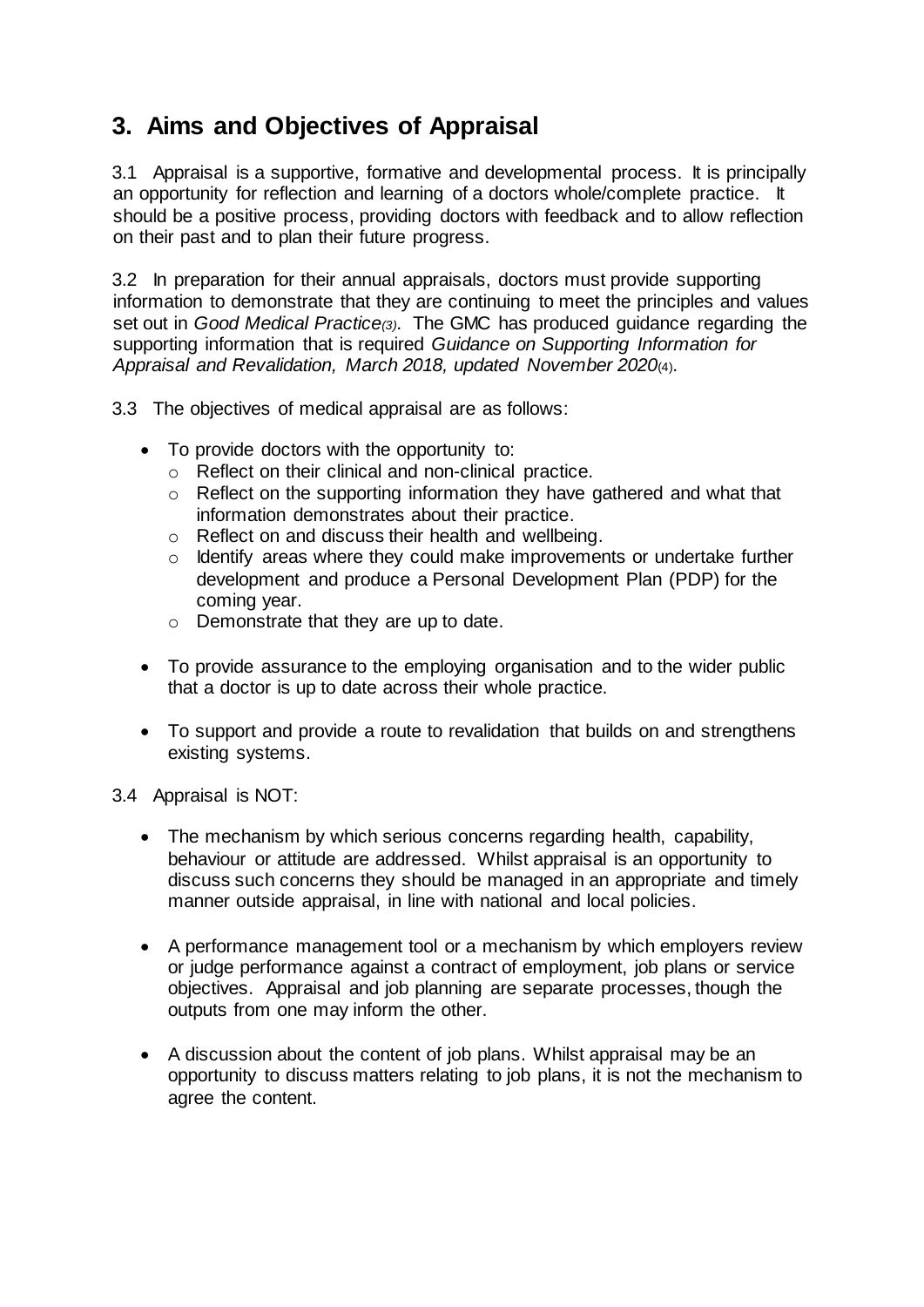## **4. Structure and Governance**

## 4.1 **Revalidation Delivery Board for Scotland (RDBS)**

4.1.1 The RDBS was convened by the Scottish Government to oversee the development and implementation of revalidation. It is the main policy making body for appraisal and revalidation in Scotland.

4.1.2 The Board is chaired by the Senior Medical Officer, lead for Medical Revalidation within Scottish Government and includes a range of stakeholders with an interest in appraisal and revalidation.

## 4.2 **Responsible Officers**

4.2.1 Under the *Medical Profession (Responsible Officers) Regulations 2010(1),* and the *Medical Profession (Responsible Officers) (Amendment) Regulations 2013(2)*, designated bodies must appoint an RO. The RO is responsible for ensuring that there is a process in place to deliver annual appraisal including the appointment of trained appraisers. Based predominantly on annual appraisal, but including any other information that is made available, the RO makes a recommendation to the GMC regarding a doctor's suitability for revalidation. The GMC however determines whether a doctor will be revalidated.

4.2.2 The Scottish Government is the designated body for RO's in Scotland. The Chief Medical Officer (CMO) is the Higher Level RO. A small number of doctors who work exclusively within Scottish Government are also allocated to the CMO for revalidation purposes.

4.2.3 The CMO in turn has a 'suitable person' for revalidation purposes who makes a recommendation to the GMC regarding the CMO's suitability for revalidation. By convention this is the Chair of the Academy of Medical Royal Colleges and Faculties in Scotland.

## 4.3 **Medical Appraisal**

4.3.1 Medical appraisal in Scotland is managed in the NHS designated bodies at Board level by Medical Directors/ROs who normally appoint appraisal leads and appraisers. NHS Education for Scotland (NES) support the appraisal process across Scotland by providing appraisal training. They also support the online platform Scottish Online Appraisal Resource (SOAR); the central depository for recording appraisal documentation. There is a central Medical Appraisal Team at NES, including a Post Graduate Dean with responsibility for Appraisal and Revalidation, an Associate Postgraduate Dean and a Manager. The SOAR facility and training resources are also available for private designated bodies.

## 4.4 **Medical Appraisal & Revalidation Quality Assurance (MARQA) Review**

4.4.1 An annual review of appraisal and revalidation has been commissioned by RDBS on behalf of the Scottish Government since 2010. This was initially undertaken by Health Improvement Scotland (HIS) but since appraisal year 2017/18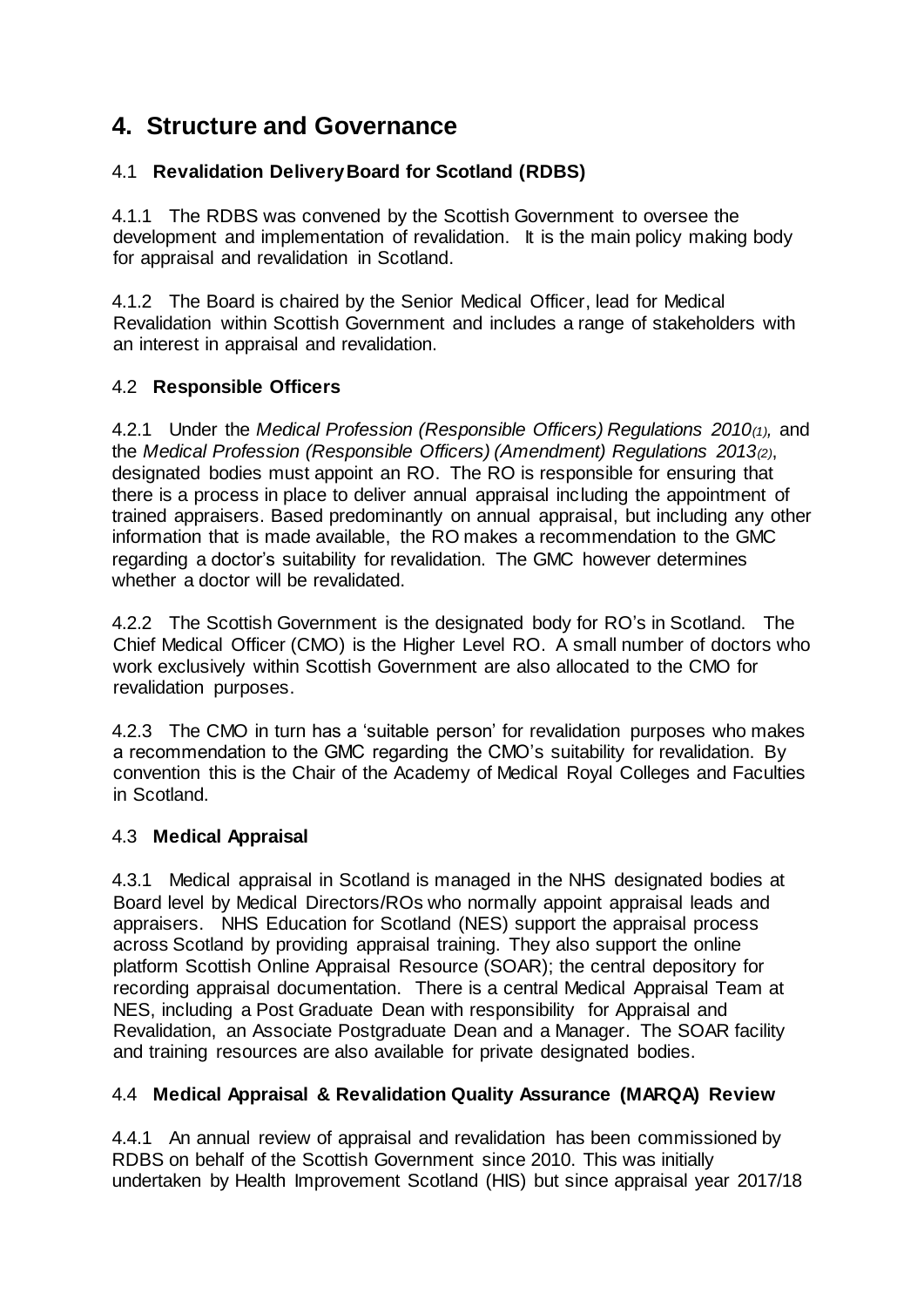it has been produced by NES, when it was re-named as "Medical Appraisal & Revalidation Quality Assurance (MARQA) Review".

4.4.2 The process involves the annual completion of a self-assessment questionnaire by all designated bodies in Scotland. This seeks a range of information including appraisal rates, revalidation deferrals and a description of local governance processes.

4.4.3 A review panel convened by NES considers the submissions and can seek further information and/or recommend that a site visit be undertaken. NES then prepare and submit a report to the RDBS. This report is published and can be found at Medical Appraisal Scotland [| I want access to | MARQA](http://www.appraisal.nes.scot.nhs.uk/i-want-access-to/marqa.aspx)

## **5. Management and Structure of Appraisal**

## 5.1 **Governance of Appraisal**

5.1.1 The RO has a duty to ensure that a structure is in place to deliver appraisal. This task can be delegated to an appropriate person such as an Appraisal Lead but under the legislation the RO retains overall responsibility and accountability for the system of appraisal.

5.1.2 Details of the role of the Appraisal Lead is available on the Medical Appraisal website. [http://www.appraisal.nes.scot.nhs.uk/help-me-with/revalidation/appraisal](http://www.appraisal.nes.scot.nhs.uk/help-me-with/revalidation/appraisal-lead.aspx)[lead.aspx](http://www.appraisal.nes.scot.nhs.uk/help-me-with/revalidation/appraisal-lead.aspx)

## 5.2 **Annual Report**

5.2.1 Since 2008 the CMO has required Medical Directors of NHS Boards to submit an Annual Report outlining the key performance indicators relating to the delivery of appraisal to their NHS Board. Similarly, all other designated bodies must ensure that this information is conveyed to their relevant governance structures. Submission of the MARQA report would normally suffice for this purpose.

## 5.3 **Linking Clinical and Staff Governance Systems to Appraisal**

5.3.1 Designated bodies generate a large quantity of information in relation to the volume and quality of healthcare provided by their clinical teams and individual clinicians. They have a responsibility to assist doctors by making this information available in a usable format that can be presented for appraisal.

5.3.2 Priority should be given to providing reports of all significant clinical incidents and a list of complaints involving individual doctors over the preceding year. It is a GMC requirement that complaints and significant clinical incidents are discussed at appraisal.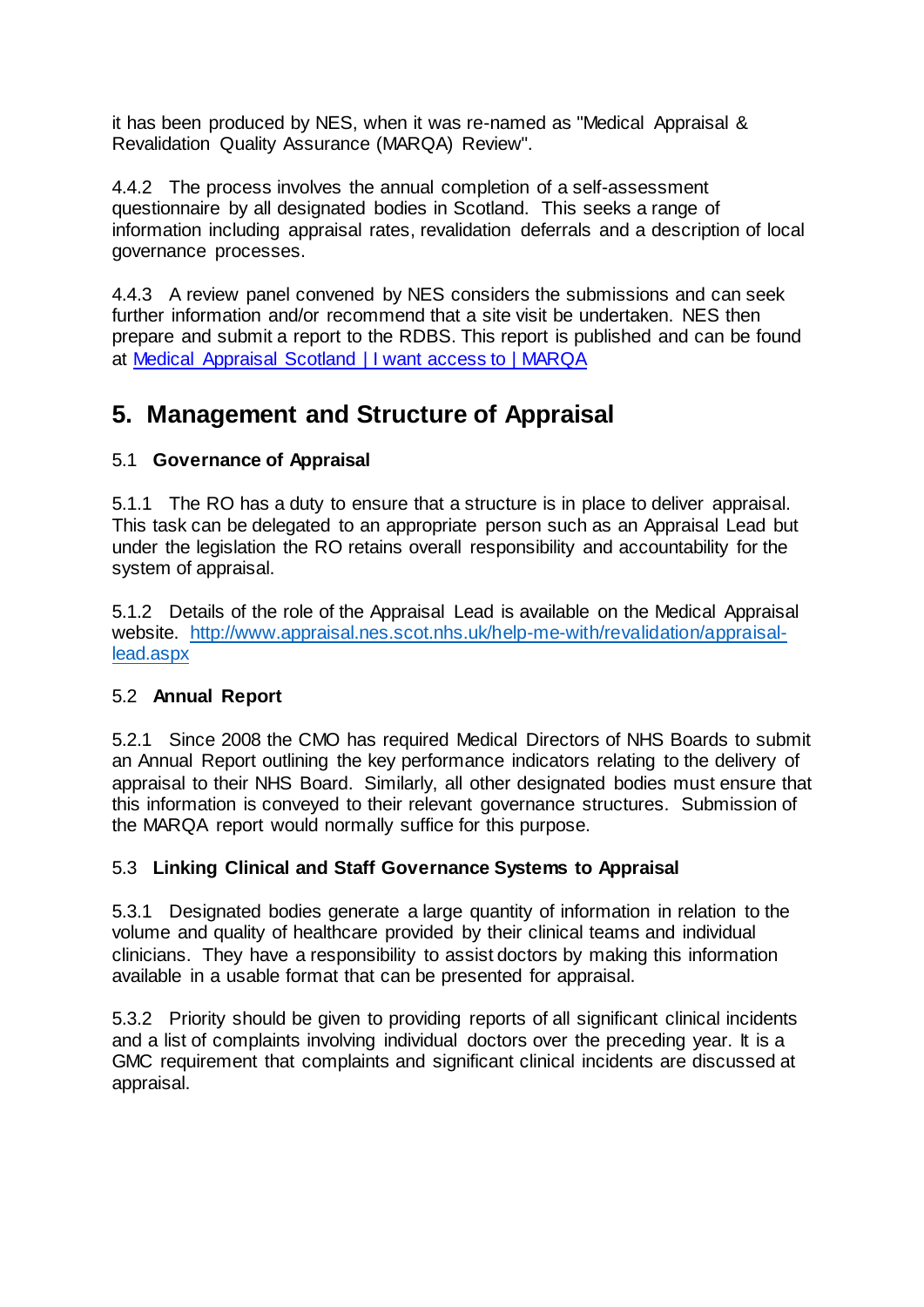## 5.4 **Resources to Support Appraisal**

5.4.1 It is recognised that small organisations (for example employing 15 or less doctors) may find it challenging to deliver a robust and independent system for appraisal given the requirement to have at least two trained appraisers allocated to an appraisee over a 5-year cycle. In these circumstances it is recommended for governance purposes that small designated bodies arrange to outsource the appraisal of their doctors to a larger designated body. They can also, if necessary, outsource the RO role. In this circumstance the RO would need to reassure themselves of local governance.

## **6. Appraisers**

## 6.1 **The Role of the Appraiser**

6.1.1 The appraiser has a key role in appraisal and therefore the quality of the revalidation process.

6.1.2 In secondary care, appraisers should aim to undertake approximately 10 appraisals per year in order to ensure the consistency of the process, the maintenance of skills and the quality of the appraisal process. Primary Care appraisers will usually undertake approximately 22 appraisals per year.

6.1.3 To avoid conflict of interest and protect the integrity of the system, RO's should not undertake appraisals for doctors for whom they will be required to make a revalidation recommendation.

6.1.4 Similarly RO's in Scotland are not appraised within their designated body. They are appraised by a trained appraiser who is independently allocated to them by NHS National Services Scotland (NSS).

## 6.2 **Appraiser Training**

6.2.1 To ensure that appraisals are delivered to a uniform high standard across the country, all appraisers must undertake training. In Scotland, this is organised and delivered by NES. Appraisers are also expected to undertake refresher training, approximately every 5 years. [Medical Appraisal Scotland](https://www.appraisal.nes.scot.nhs.uk/be-an-appraiser.aspx) | Be an Appraiser

6.2.2 Appraisers who have had equivalent training out with Scotland can discuss their interest with the employing health board's Appraisal Lead, who will determine vacancy and suitability to appoint to the role of medical appraiser (or suggest attendance at NES Medical Appraiser training). [https://www.appraisal.nes.scot.nhs.uk/media/373506/Medical-Appraisers-](https://www.appraisal.nes.scot.nhs.uk/media/373506/Medical-Appraisers-Appointment-process.pdf)[Appointment-process.pdf](https://www.appraisal.nes.scot.nhs.uk/media/373506/Medical-Appraisers-Appointment-process.pdf)

## 6.3 **Resources to support appraisers.**

6.3.1 In addition to core training, continuing support should be given to appraisers to ensure that they maintain their appraisal skills such as: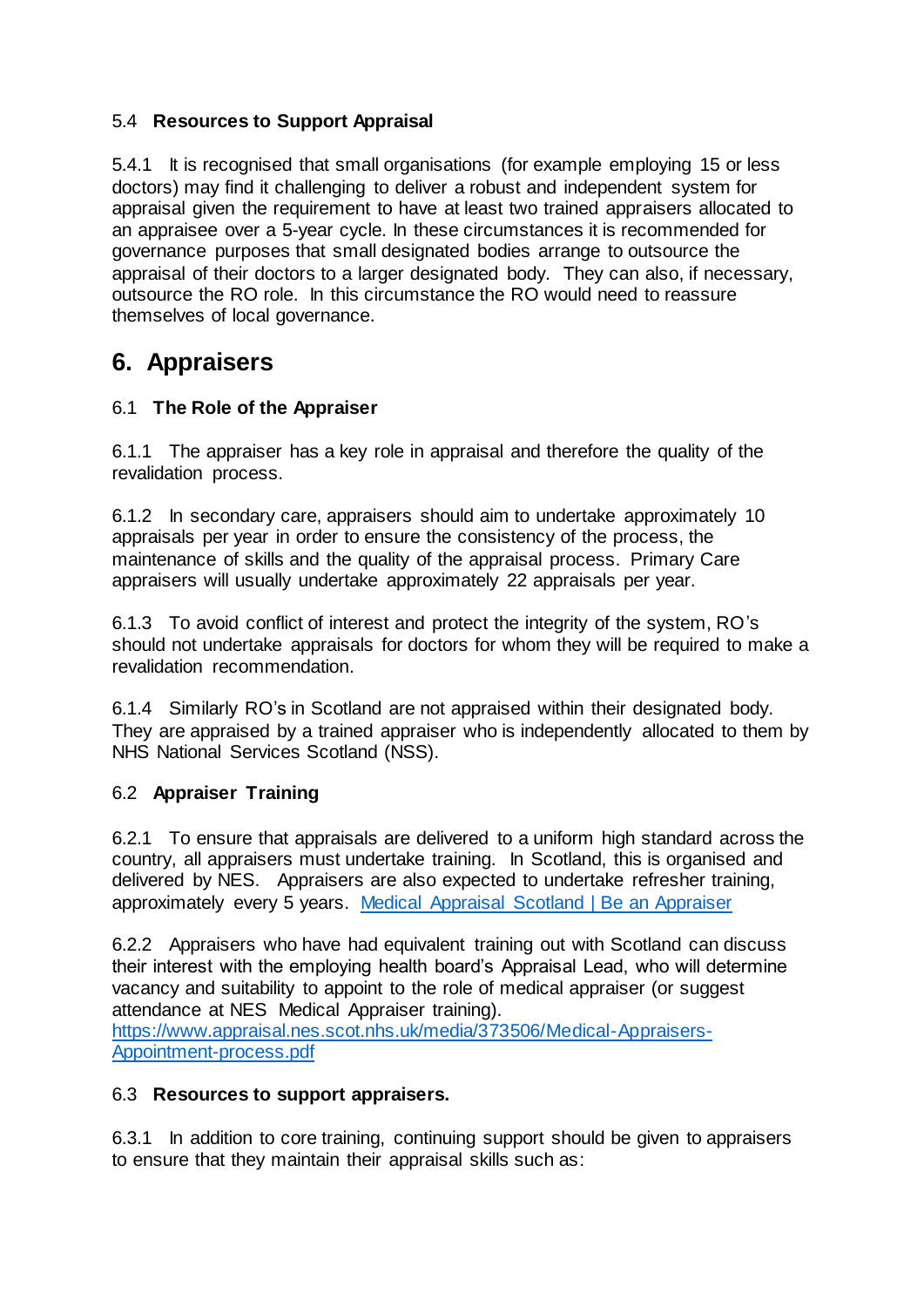- Attendance at appraiser Refresher training events.
- Organising local appraisers meetings.
- Attendance at annual Scottish Medical Appraisers Conference.

## **7. The Appraisal**

#### 7.1 **Selecting the Appraiser**

7.1.1 Each doctor should be independently allocated a trained appraiser. Doctors should not choose the appraiser.

7.1.2 There is no requirement for an appraiser that is allocated to an appraisee to be from the same clinical discipline.

7.1.3 Normally an appraiser will be in current practice or within 3 years of retirement.

7.1.4 The appraisee is entitled to request one alternative choice of appraiser. If the appraisee has reason not to accept the choice of appraiser then the Appraisal Lead will appoint another appraiser. Other than in exceptional circumstances, that decision will be final.

7.1.5 To ensure all doctors have an opportunity to experience different appraisals and to provide robust evidence for revalidation, a doctor should have at least 2 different appraisers within any rolling five-year period. An appraiser should not normally undertake more than 3 appraisals with the same doctor within a 5-year period.

7.1.6 In Scotland appraisers are normally registered doctors with a licence to practise.

7.1.7 Where a doctor does any work out with their designated body they must bring information about this to their appraisal. This includes both clinical and non clinical work in order to be a whole practice appraisal.

## 7.2 **SOAR (Scottish Online Appraisal Resource)**

7.2.1 SOAR is a secure online application developed by NES to facilitate the appraisal and revalidation processes. Funded by Scottish Government, SOAR is provided for all doctors connected to a designated body in Scotland. It facilitates safe collection and storage of information for appraisal. It also allows the organisation and tracking of appraisals and the storage of Form 4s. For full information of the appraisal process on SOAR, please visit the Medical Appraisal Scotland website: <https://www.appraisal.nes.scot.nhs.uk/help-me-with/soar.aspx>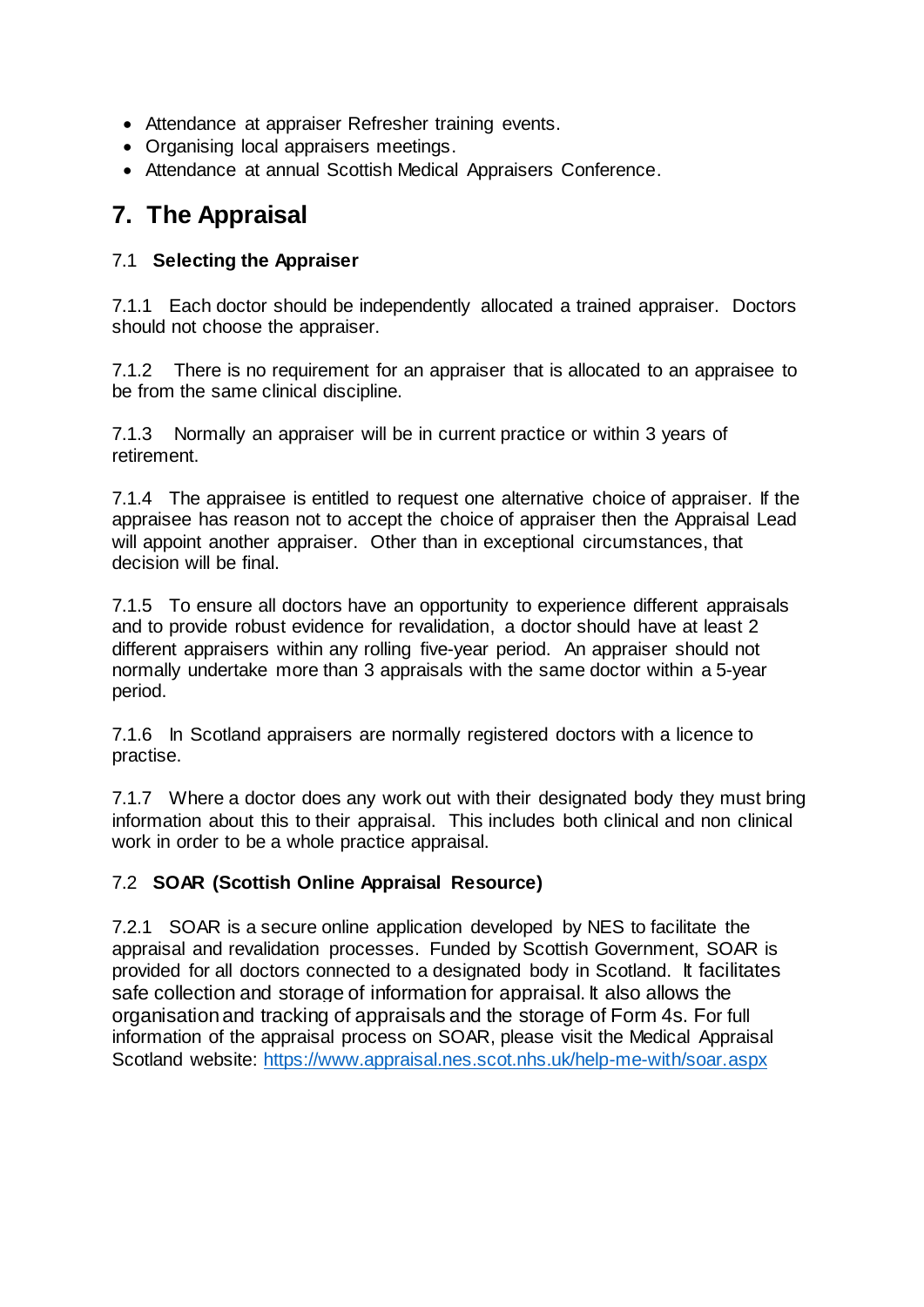## 7.3 **Providing information for the appraisal**

7.3.1Doctors must evidence all of their clinical practice and any other relevant professional work that they undertake by providing supporting information. This is known as "whole practice appraisal".

7.3.2 The supporting information required for appraisal has been defined by the GMC in the following documents available on the GMC website.

- [Good Medical Practice](https://www.gmc-uk.org/-/media/documents/good-medical-practice---english-20200128_pdf-51527435.pdf?la=en&hash=DA1263358CCA88F298785FE2BD7610EB4EE9A530)
- **•** [Framework for Appraisal and Revalidation](https://www.gmc-uk.org/-/media/gmc-site-images/registration-and-licensing/the_good_medical_practice_framework_for_appraisal_and_revalidation_55937137.pdf?la=en&hash=D19D9742901A4FE250C1EAC524A5990ADE331831)
- [Guidance on supporting information for appraisal](https://www.gmc-uk.org/-/media/documents/rt---supporting-information-for-appraisal-and-revalidation---dc5485_pdf-55024594.pdf?la=en&hash=1CA018A10A29AEEA7CDE433E0B901B97DFE96402) and revalidation

7.3.3 Doctors may choose to bring additional supporting information to show that they are "up to date and fit to practise" such as that recommended by their Medical Royal College, but this is additional to the core requirements for revalidation.

7.3.4 All of the documentation must be available to the appraiser at least two weeks prior to the appraisal interview. The interview may be postponed if the information is not available at that time, unless agreed otherwise by both parties.

7.3.5 During the Covid19 pandemic (2020/2021), in recognition of the unprecedented pressures on the medical workforce, appraisers were instructed to ensure that, in addition to including the core requirements, the appraisal should include an opportunity for focused reflection on maintaining the personal and professional wellbeing of the doctor. It is anticipated that this will continue to be an important component of the appraisal interview in the future. The GMC in particular have been supportive of this wellbeing approach to appraisal alongside their core requirements, which remain the same.

## 7.4 **Colleague Feedback**

7.4.1 It is a GMC revalidation requirement that doctors should seek feedback, from a range of workplace colleagues, at least once in each revalidation cycle. A Multi Source Feedback (MSF) tool should be used that is compliant with GMC guidance. *Guidance on Supporting Information for Appraisal and Revalidation, March 2018, updated November 2020(4).*

7.4.2 The MSF tool provided by NES and hosted on SOAR is a convenient and compliant tool. Doctors may choose the individuals that are approached but this must include a wide range of medical and non-medical staff. The MSF report must be provided for discussion and reflection at appraisal at least once in every 5 year cycle of revalidation.

## 7.5 **Patient Feedback**

7.5.1 It is a GMC revalidation requirement that at least once in every revalidation cycle, doctors must collect, reflect on and discuss feedback from patients. This should be from a representative sample of patients, or those for whom medical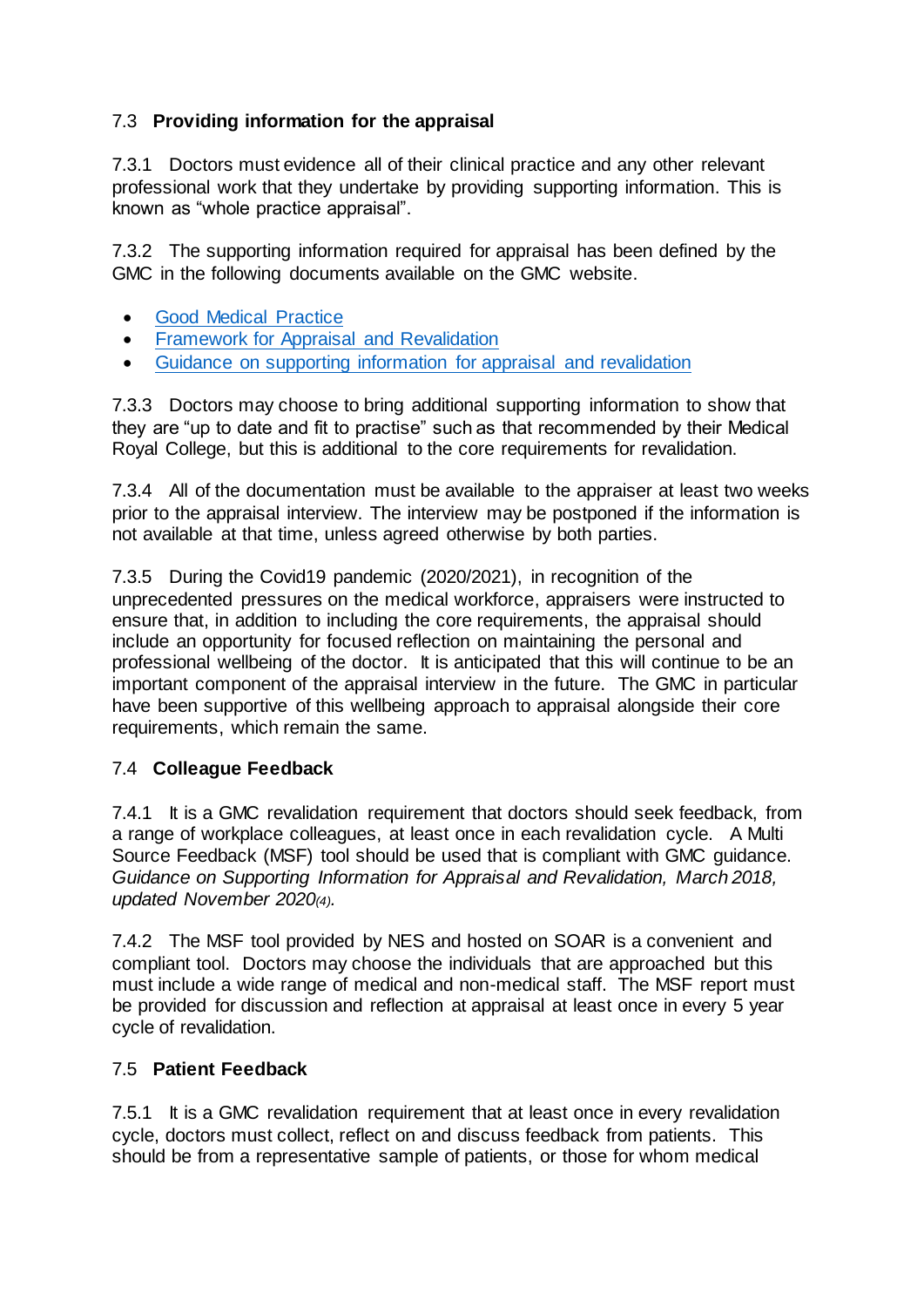services are provided. *Guidance on Supporting Information for Appraisal and Revalidation, March 2018, updated November 2020(4).*

7.5.2 The GMC guidance states that when deciding how to do this, doctors should consider which mechanism or tool would be the most appropriate for their patients, and what would give meaningful information about their practice. A structured questionnaire may be suitable, however doctors may take another approach if it better suits the context of their work and/or patients' needs. Other approaches could include structured interviews, formal comment cards or a remote feedback tool like an app. More information is available in the GMC G*uidance on Developing and Implementing Formal Patient Feedback Tools, November 2020(5).* 

7.5.3 Doctors must not select the patients that will be approached to provide feedback. Patient should be invited to participate independently of the doctor and the feedback should be independently collated. It is recommended that feedback is obtained from a minimum of 25 patients.

7.5.4 Designated bodies should support doctors by providing or advising on mechanisms used to seek feedback, and by providing access to any relevant feedback collected centrally. Local appraisal teams can provide advice about the process.

7.5.5 There will be a group of doctors for whom patient feedback is not applicable, for example, doctors who conduct research only or some forensic doctors. This should be discussed and agreed with their appraiser.

#### 7.6 **Serious concerns during an appraisal**

7.6.1 At the outset of the appraisal the appraiser should explain the terms of the confidentiality agreement that the appraisal is taking place under and the circumstances under which that confidentiality would be breached, such as those noted in 7.6.2 and 7.6.3.

7.6.2 Occasionally a serious issue regarding patient safety or in relation to the behaviour or probity of the doctor that was previously unknown may arise during an appraisal. If this occurs the appraiser should stop the interview and explain to the appraisee that the concern will be reported to the appropriate officer.

7.6.3 In the event that a serious issue becomes apparent to the appraiser after the appraisal interview is completed, or signed off, the appraiser would have a duty of candour to report a concern in the same way that any health professional would have that duty.

## **8. Output of Appraisal**

## 8.1 **Form 4**

8.1.1The Form 4 is the record of an appraisal. It must objectively record the content of the appraisal, summarise the nature of the discussion and outline the key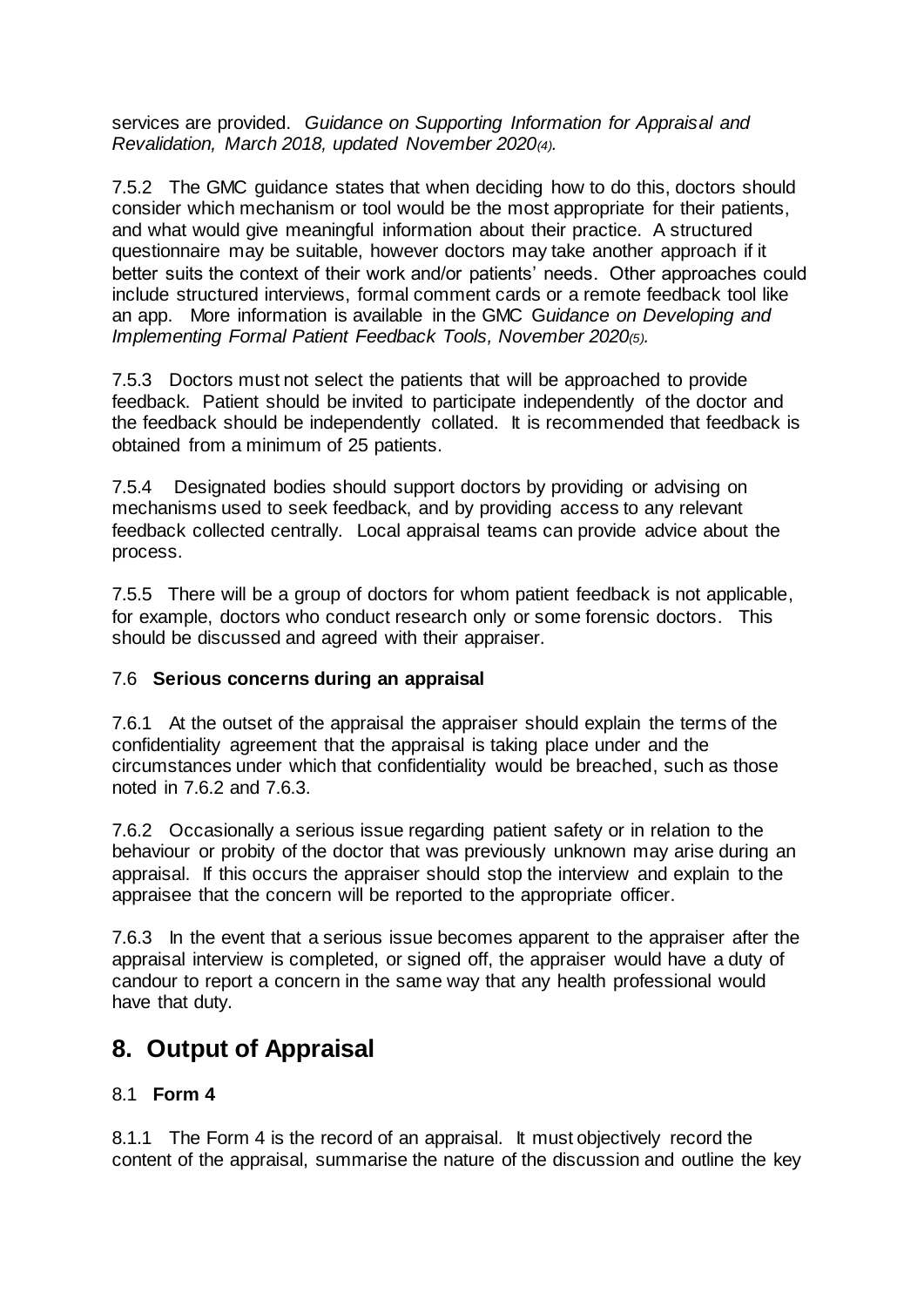supporting information presented. It should reflect the nature of the discussion, record the actions that have been agreed and confirm the PDP for the coming year.

8.1.2 The Form 4 should include all the key discussion points to aid the RO in their revalidation recommendation decisions. The RO will use this and other information available to them in making the revalidation recommendation.

## **9. Specific Doctor Groups**

Doctors work in a range of clinical and non-clinical environments. A basic principle of appraisal is that it must cover the full scope of practice. A number of these roles are outlined below.

## **9.1 University-employed doctors**

9.1.1 University-employed doctors with an honorary NHS contract must have a single joint appraisal for revalidation purposes. This may involve two appraisers (one NHS, one University), or by agreement between the University and the NHS, a single NHS appraiser fulfilling both roles. In the case of two appraisers the appraisal should be led by the NHS Appraiser.

9.1.2 Doctors employed in the NHS with honorary University appointments who undertake a significant volume of University-related work such as teaching or research, must ensure that the supporting information provides adequate information for these activities.

9.1.3 The Board for Academic Medicine in Scotland has developed and approved a convenient supplementary appraisal form to allow doctors to present information relating to the academic component of their work. This is available in electronic form on the SOAR platform.

## **9.2 Doctors working full time or substantially in Management**

9.2.1 This group of doctors (which includes Medical Directors in NHS Boards, advisors and full time officers in Scottish Government, Post Graduate Deans and other doctors in full time management roles) must also undergo appraisal if they wish to retain a licence to practise by revalidation. This will be in addition and separate from any performance review arrangements that are required by their employer. Evidence gathered for performance review may however also be suitable for appraisal and may be submitted to demonstrate "fitness to practise".

## **9.3 Doctors working solely or mainly in the private sector**

9.3.1 In Scotland, most doctors who work in private practice are also employed by the NHS. In these circumstance the doctor should connect to the designated body where they do the majority of their clinical work.

9.3.2 Doctors are required to undertake "whole practice appraisal" meaning that they must submit supporting information relating to both their NHS and private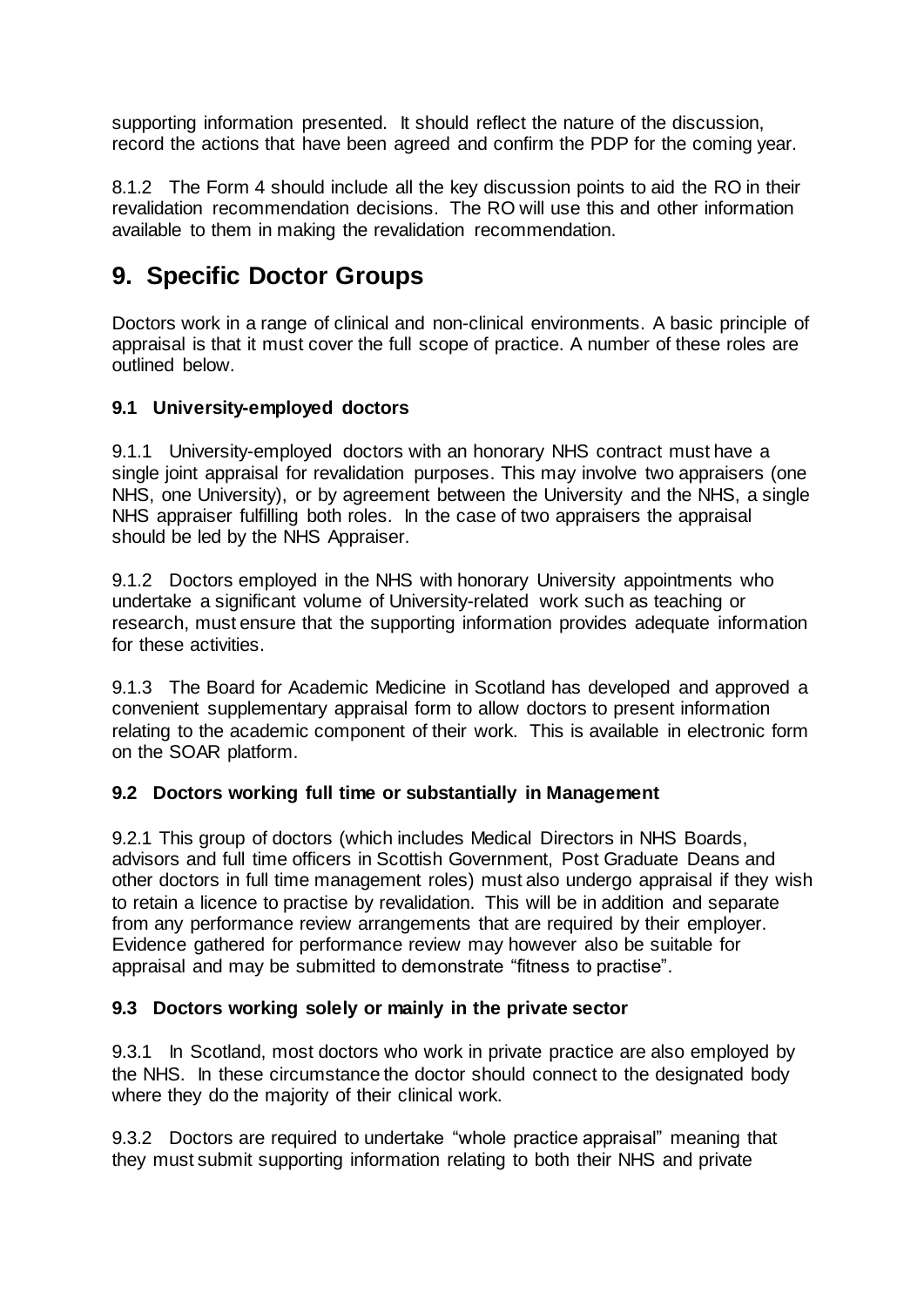practice. Complaints or adverse events that arise from all components of their work must be declared and discussed at appraisal.

9.3.3 Doctors who only work in private practice must relate to an RO who in turn will agree with the doctor the arrangements for undertaking appraisal. Some private organisations have appointed RO's for this purpose.

9.3.4 A small number of doctors are employed by Hospices in Scotland. Arrangements have been made for those doctors to relate to the RO of the Health Board where the Hospice is geographically situated. The NHS RO will also make arrangements for appraisal.

#### **9.4 General Practitioners who also work in secondary care**

9.4.1 Some general practitioners also work in a range of hospital roles. These doctors must participate in whole practice appraisal which usually takes place where the doctor undertakes most of their work.

#### **9.5 Locum Doctors**

9.5.1 All locum doctors in primary care are required to be on the performers list. They must provide evidence that they have an RO and details of previous appraisals. The RO would normally be from the designated body where the locum doctor does most of their work.

9.5.2 Locum doctors employed in either primary or secondary care NHS posts for two months or more in a twelve month period should be given the opportunity to undergo a formal appraisal if required, during that locum post. They must provide supporting information relating to all practice that they have undertaken in the year leading to this appraisal. This should include feedback from any locum posts, complaints or adverse events that arise from any aspect of their work, all of which must be declared and discussed at appraisal.

9.5.3 It is good practice that locum doctors employed in either primary or secondary care should be given the opportunity for feedback from a colleague prior to leaving the post. The feedback should include details of complaints, critical incidents or adverse events and these must be included in the doctors annual appraisal as supporting information.

9.5.4 Locum doctors should endeavour to provide supporting information from all of their professional practice, to include clinical and non clinical work, in their appraisal documentation.

9.5.5 In the event of a serious adverse incident relating to the doctor undertaking the locum position, this matter should be escalated to the RO of the Board and shared with the locum's RO in line with the Board's policy.

9.5.6 Where locum doctors are employed by an agency that is also a designated body; then the agency will be responsible for appraisal and revalidation. In these circumstances the employer must ensure that their employment procedures are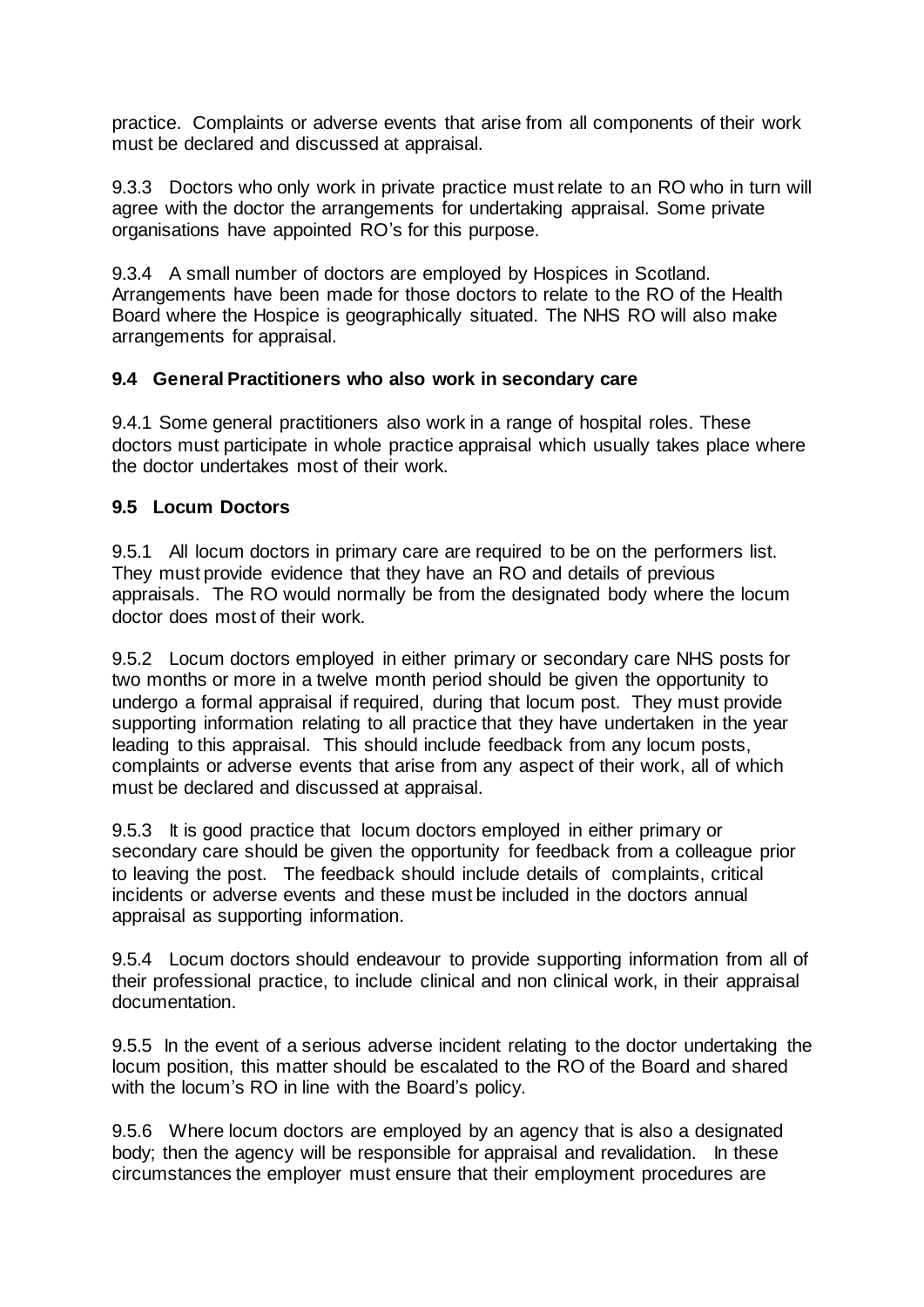updated to check that locum doctors are licensed and have an up to date Form 4 and PDP.

9.5.7 It is recognised that doctors who work in a series of short-term locum positions may find it challenging to fulfil the requirements of revalidation. Designated bodies should make every effort to help these doctors by providing supporting information and access to appraisals.

## **9.6 Clinical Fellows**

9.6.1 An increasing number of doctors are choosing to undertake clinical fellowships out with a formal training programme.

9.6.2 Clinical Fellows should be allocated an educational supervisor at the start of their period of employment and an educational programme should be agreed. Clinical fellows wishing to maintain a licence to practise will require an annual appraisal, and therefore must be allocated an identified appraiser (who may need to be a different individual from the educational supervisor), and be registered with and upload relevant evidence to SOAR to support the process.

#### **9.7 Doctors who undertake a small volume of work**

9.7.1 Doctors are required to show that they are "up to date and fit to practise". This implies that they should undertake sufficient work to maintain their skills. The GMC does not prescribe how many hours work are necessary for this purpose. ROs must therefore exercise an element of judgement regarding how much work they consider is sufficient to allow a doctor to maintain their skills.

9.7.2 Doctors who undertake a small volume of work may find it useful to refer to the NHS England guidance "*Supporting doctors who undertake a low volume of NHS General Practice clinical work",* March 2019(6). Whilst the document is intended for General Practitioners it makes a number of points that are helpful and relevant for all doctors who undertake a small volume of work to consider when approaching an appraisal.